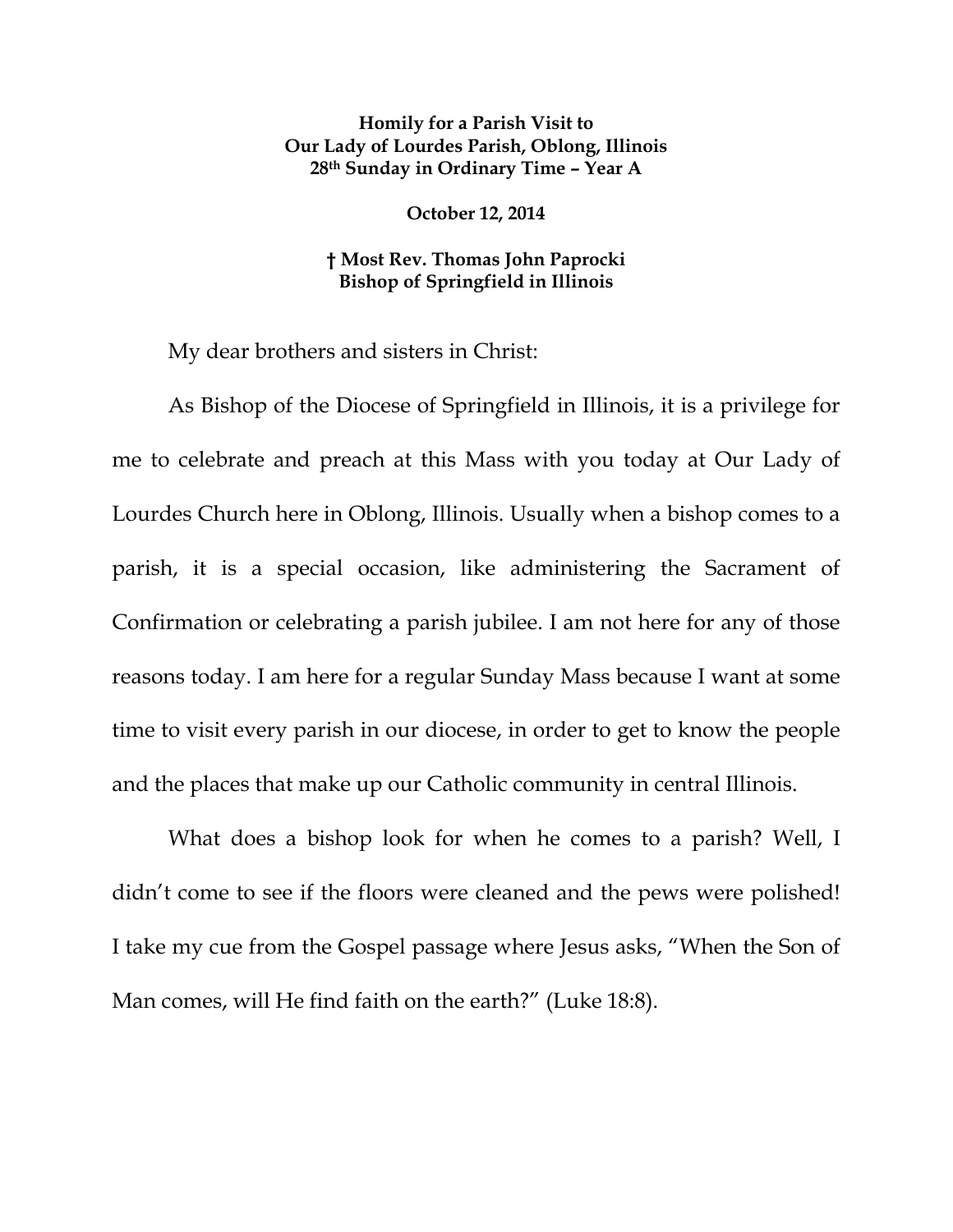First and foremost, when a bishop comes to a parish, he looks for the presence of the Catholic **faith**, to see whether it is strong and vibrant, whether it is growing, and if the conditions are present for its continued growth in the future. So it is good to see people of faith gathered here.

At the same time, a pastoral visit is not just a time for a bishop to see the parish, but also for the parish to see the bishop. The Church is all about relationships. As the three persons of the Trinity are an intimate communion of Father, Son and Spirit in relationship to each other, the Church exists as a communion in relationship to God and in relation to each other, the People of God, the Body of Christ. As a bishop, I have a special relationship with you, and you have a special relationship with me, and one of my roles is to bridge the relationship between you and the Pope and the rest of the universal Church, so that we may all be one in Christ's Body, into which we have been incorporated by the grace of Baptism.

In the Gospel for today's Mass, Jesus offers a parable about the Kingdom of God, one of the central themes of His preaching. The parable speaks about how "many are invited, but few are chosen" (Matthew 22:14) to come to the wedding feast which is the Kingdom. Far from suggesting that God will only choose certain people to share in the reward of being in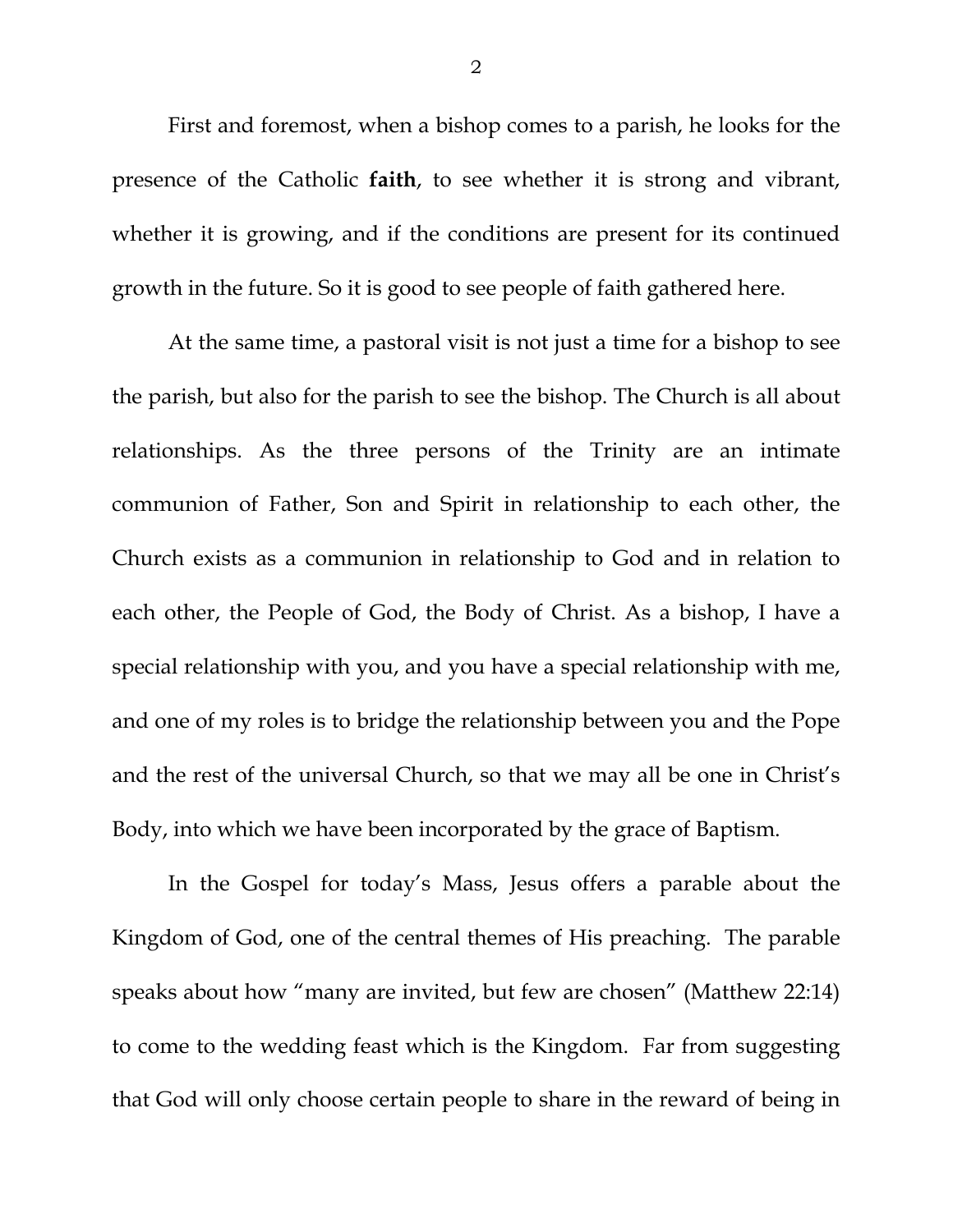the Kingdom, this parable is more about the fact that all people are freely invited to the wedding feast, but not everybody chooses to come.

 God has what is called a "universal salvific will," where He "wills everyone to be saved and to come to knowledge of the truth" (1 Timothy 2:4). At the same time, He has given us the gift of free will, a gift which enables us to choose freely whether or not we want to spend eternity with Him in that Kingdom. This truth is expressed each time we celebrate the Mass during the consecration of the wine into the Precious Blood, when the priest speaks in the person of Christ saying that His blood has been poured out "for many." This acknowledges the fact that, even though Christ's sacrifice on Calvary was sufficient for the salvation of all of humanity, there would be some who would freely reject that offer.

 God does not leave us to ourselves, however, in our journey toward the Kingdom. In fact, He reminds us that salvation by our own efforts is impossible (cf. Matthew 19:26). He therefore gives us the help that we need in order to accept His invitation to enter the wedding feast of the Kingdom. This help comes in the form of sanctifying grace which is given to us through the sacraments of the Church. The image of the wedding garment in the parable is understood by St. Gregory the Great to be the supernatural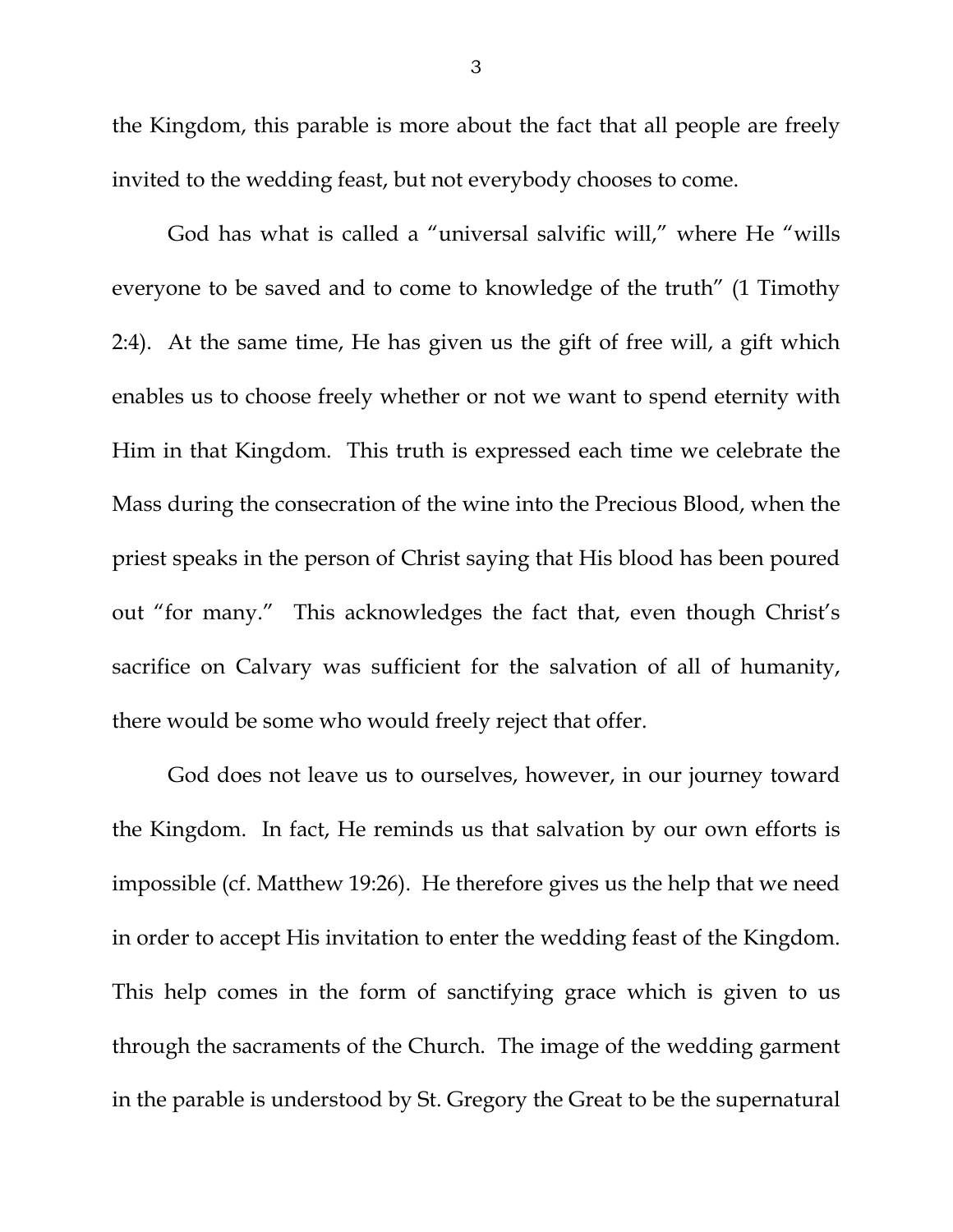gift of charity which accompanies sanctifying grace.<sup>1</sup> It is therefore necessary that this gift of charity be in our souls in order to enter into Heaven.2

 In our Responsorial Psalm, we hear the beautiful words of Psalm 23, which speaks of the Lord as the shepherd who will lead His sheep so that they will "dwell in the house of the Lord" (Psalm 23:6) for all eternity. Jesus Christ fulfills this role as He proclaims that He is the Good Shepherd who lays down His life for His sheep, that they might be secure in the sheepfold of the Kingdom.<sup>3</sup> When preparing to leave this earth to return to His Father in Heaven, Jesus entrusted to His Apostles the role of continuing His work of shepherding the people until He returns at the end of time.

 This sharing in the saving work of Christ continues today in the shepherds of the Church, the bishops, and in their closest collaborators, the priests. The respect and honor we give to priests is not so much directed to them as individuals, but rather to Christ, the one true shepherd and high priest who loves us so much that He has given us these ministers to enable us to receive the graces needed in order to be saved. It is in thanksgiving to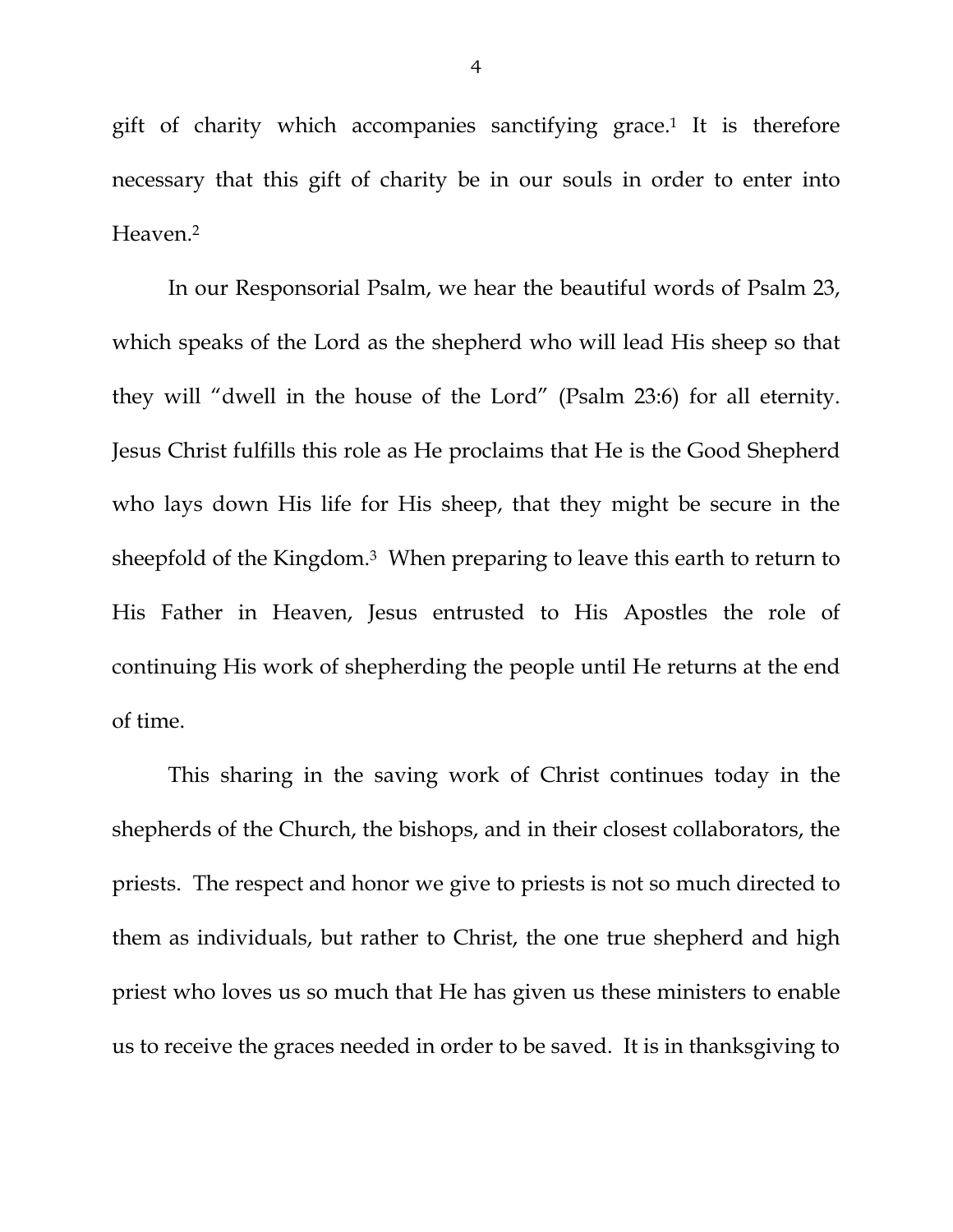God for that opportunity for salvation from Him and through His Church that we celebrate today.

 In a particular way, we give thanks to God for those priests who have served our parishes in the past and who do so currently. Their collective ministry has touched thousands of souls, assisting them to follow the Gospel way of life. We are also blessed to have twenty-two seminarians currently studying to become priests for our diocese. These young men have responded to a special invitation to consider the possibility that the Lord may be calling them to share in the priestly ministry as well. Your prayers and support are vitally important and much appreciated as we strive to be generous in giving our lives in service for all of you.

 As many of you are aware, there is an important gathering of bishops that is currently taking place in Rome to discuss various challenges that the family faces in our world today. Although they are focusing on another sacrament, namely the Sacrament of Matrimony, there is a very close link to the Sacrament of Holy Orders. Seminarians and priests do not just fall out of the sky, they come from families. Families play a very important role in fostering vocations as they are called to take seriously their responsibility to pass on the faith to their children. A critical part of this is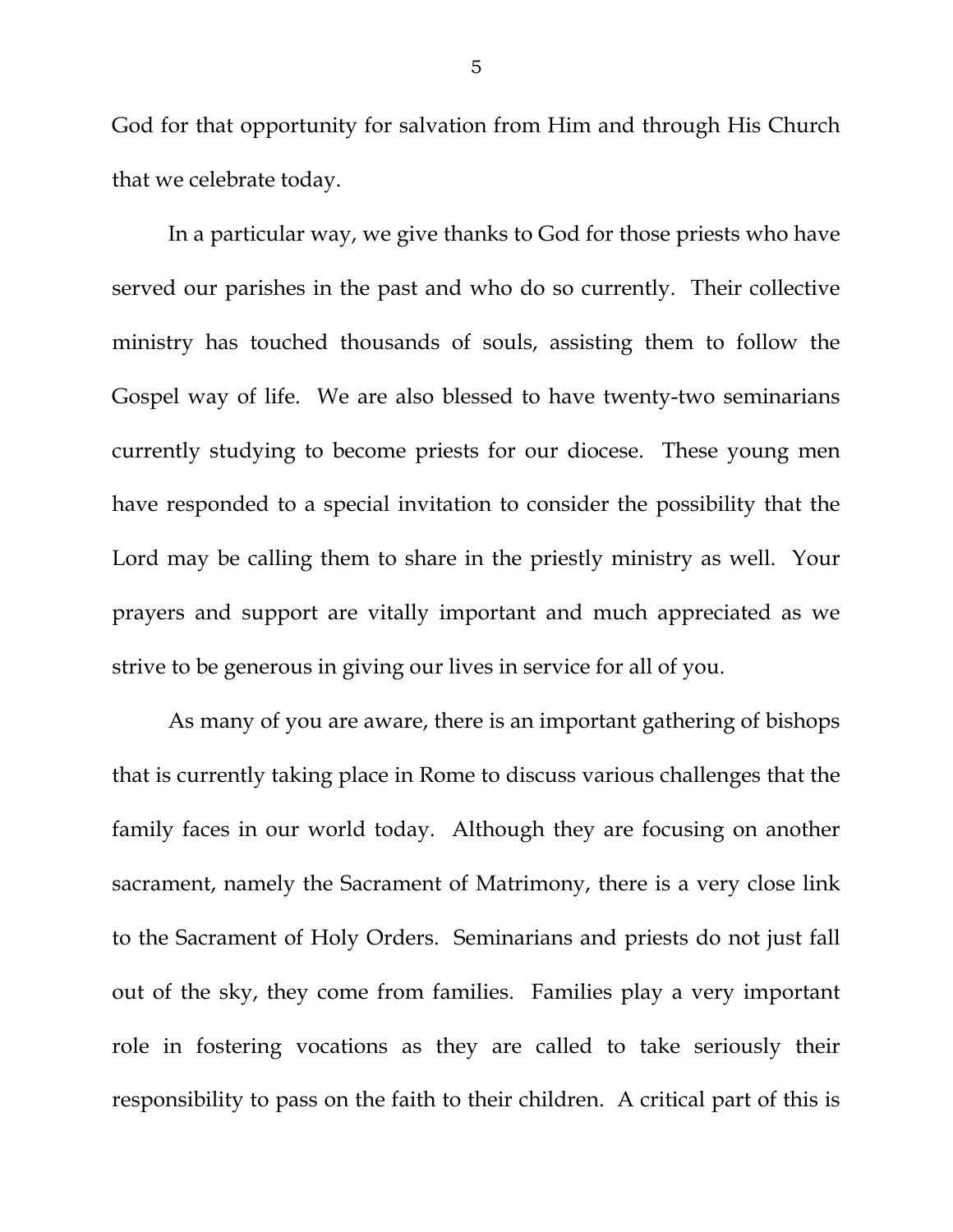supporting and encouraging their children to be open to God's will in their lives, whatever it may be.

 In 2011, Pope Benedict XVI wrote that "the ability to foster vocations is a hallmark of the vitality of a local Church."4 This is true not only of an entire Diocesan Church, but also of each local parish and indeed each family which is often referred to as the domestic church.<sup>5</sup>

In the Communion Rite of our Mass, the priest says, "Blessed are those called to the supper of the Lamb." The Eucharistic meal that we share at Holy Communion is a preparation for the glory and the joy of paradise. Jesus was once sacrificed for our sake, like a lamb being offered up in the Old Testament. Every Mass is done in remembrance of our Lord's sacrifice, as He commanded us to do. But at the banquet in the kingdom we shall see Him, our risen Lord, in His glory, and this will make us incredibly happy. In the words of today's Psalm, "Only goodness and kindness follow me all the days of my life; and I shall dwell in the house of the LORD for years to come."

May our reception of the Eucharist always fill us with an awareness of the grace and peace that comes to us from God our Father through the Lord Jesus Christ in the Holy Spirit. May God give us this grace. Amen.